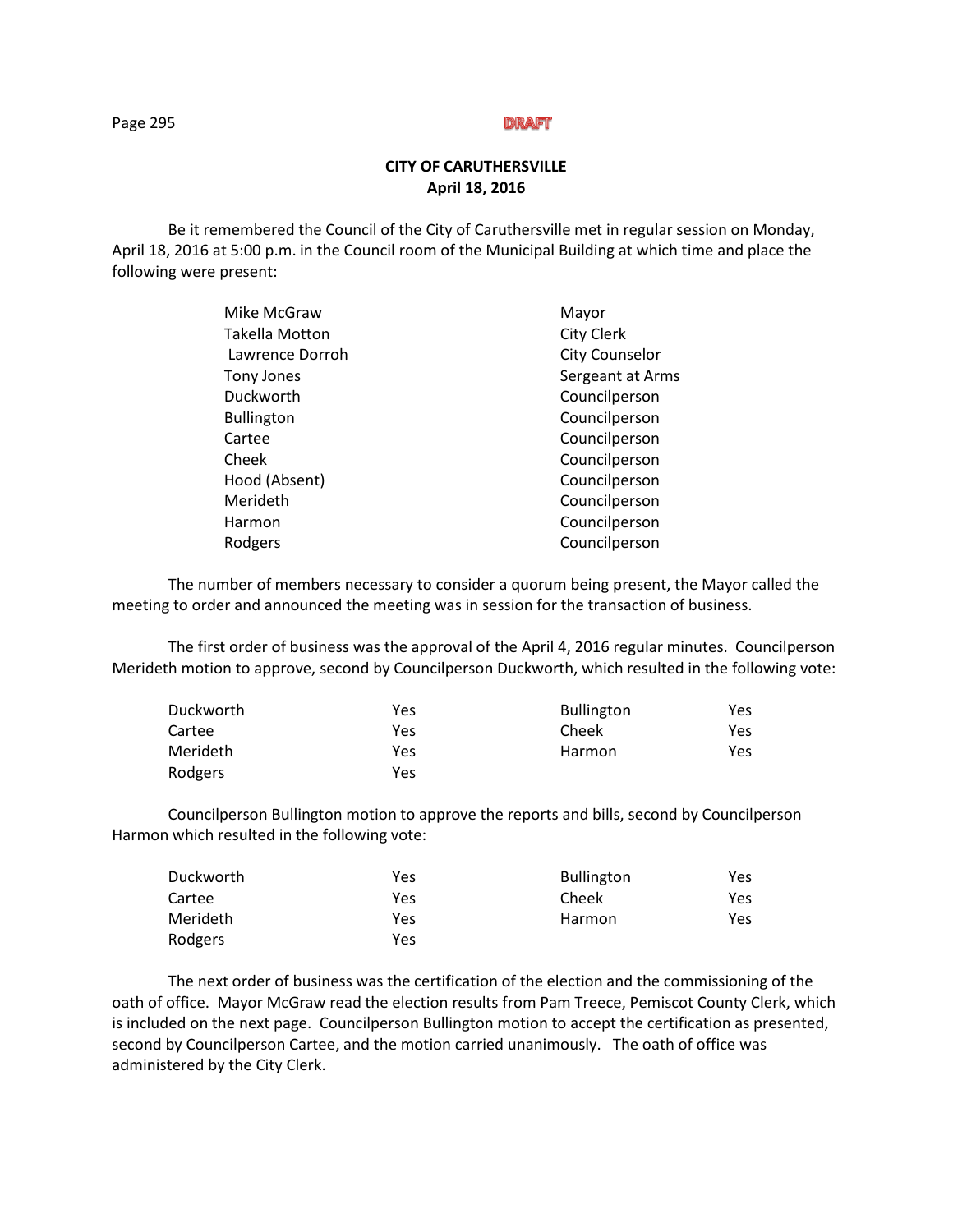Page 296



# PAM TREECE

|                | Pemiscot County Clerk           |                      |
|----------------|---------------------------------|----------------------|
| DEPUTY CLERKS  | 610 Ward Ave., Suite 2A         | PHONE: 573-333-4203  |
| Melinda Staggs | Caruthersville, MO 63830        | PHONE: 573-333-4204  |
| Dana Haywood   | email: pemcoclerk@sbcglobal.net | 573-333-0440<br>FAX: |

April 11, 2016

City of Caruthersville City Clerk<br>200 W 3rd Caruthersville, MO 63830

RE: APRIL 5, 2016 ELECTION RESULTS

This letter is the Certified Results of the April 5, 2016 General Municipal Election for your City. The results are as follows:

| <b>COLLECTOR - 2 YR</b>      | KIM LEE<br><b>REBECCA MORGAN</b>                 | 190<br>416 |
|------------------------------|--------------------------------------------------|------------|
| <b>TREASURER - 2 YR</b>      | PATSY A. FERRELL                                 | 499        |
| <b>COUNCIL WARD 1 - 2 YR</b> | <b>BARBARA RODGERS</b>                           | 46         |
| <b>COUNCIL WARD 2 - 2 YR</b> | <b>MATTHEW DUCKWORTH</b>                         | 101        |
| <b>COUNCIL WARD 3 - 2 YR</b> | <b>J.J. BULLINGTON</b>                           | 159        |
| <b>COUNCIL WARD 4 - 2 YR</b> | <b>NICK CARTEE</b>                               | 159        |
| <b>COUNCIL WARD 4 - 1 YR</b> | <b>RICK BRANDON</b><br><b>B.T. MERIDETH, JR.</b> | 82<br>136  |
| <b>PROPOSITION</b>           | YES<br>NO                                        | 246<br>322 |

STATE OF MISSOURI)

COUNTY OF PEMISCOT)

I, Pam Treece, Clerk of the County Commission, hereby certify the above to be a true and correct return of the election held on April 5, 2016.

 $\Delta \phi = 0.01$  , where  $\phi = 0.001$ 

 $\bar{z}$ 

ua

Pam Treece County Cierk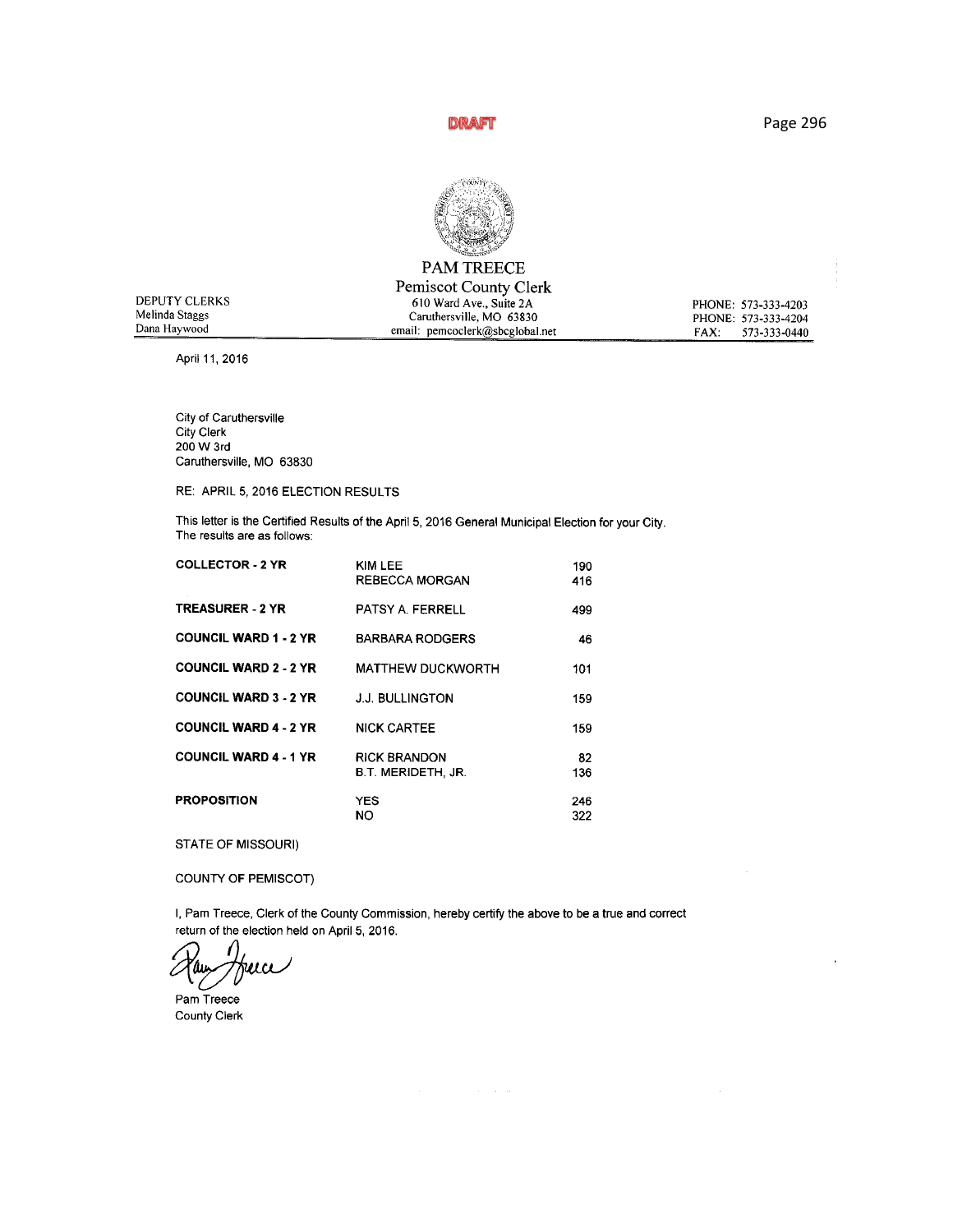#### Page 297

Unfinished Business; Councilperson Harmon inquired of the findings of the audit. He wanted to know if there had been a response to the findings showing that the City was in compliance. The Mayor stated that action had been taken to address the issues, but no formal response had been sent. The Mayor stated that a formal response would be sent and Council would get a copy.

Councilperson Bullington asked for clarification for the budget amendment for the Drainage Project, it was decided the budget would be amended for \$14,800 out of the Sales Tax Fund. Councilperson Bullington motion for the amendment, second by Councilperson Harmon, which resulted in the following vote:

| Duckworth | Yes | <b>Bullington</b> | Yes |
|-----------|-----|-------------------|-----|
| Cartee    | Yes | Cheek             | Yes |
| Merideth  | Yes | Harmon            | Yes |
| Rodgers   | Yes |                   |     |

Mayor's Report; The Mayor stated that an ordinance need to be developed even though the City does not have a contract with Republic at the present time. The ad that was posted in the paper for the RFQ for architectural and engineering services will be opened this week for review. A revised subdivision plan has been submitted to John Chittenden, Water and Associates for review. The Mayor is looking at providing Council copies of the personnel manual for Hannibal, MO for review as a guide for the City's revision of its' personnel manual.

The Brownsfield application process is on hold for now; it can't be determined whether or not the property is actually abandoned. Counselor Dorroh stated that initially the process of seeing if there's money for the venture through a grant, and then receiving cooperation from the property owner would be first. He stated that an entity could be formed under the City, such as a Community Development Corporation for redevelopment of the property. There are provisions in state laws for land clearance for redevelopment authorities to be formed to handle such matters. Counselor also stated that the potential for liability has to also be explored for such undertakings, but forming a separate organization to address the situation could possibly eliminate liability.

Tony Jones reported that the department had received a letter from the County Commissioner stating there would be an increase for inmate housing. Beginning July 1, 2016 the inmate housing will be \$30 per day from the current \$15 per day, and the budgets will have to be adjusted. Tony asked if everyone would be careful at the construction site on Truman. Highway U will be the next site for the street pavement project.

Nick Cartee reported that there were four fire calls on April 4, 2016 through April 18, 2016. On April 4, on West  $10^{th}$  St., there was a call for a gas odor. April 9, a grass fire was out of control on I-55; also on County Rd. 351 a grass fire on bank of ditch. April 10, a grass fire in a field on County Rd. 524. All the ladders on the fire engines were tested and all the engines passed the pump certification.

Richard Lee reported that the paperwork was completed for the Waste Water Grant. The invoice for the bid for the rotors came in asking for 25% down, which is \$15,400. Councilperson Harmon motion for the payment, second by Councilperson Merideth, which resulted in the following vote: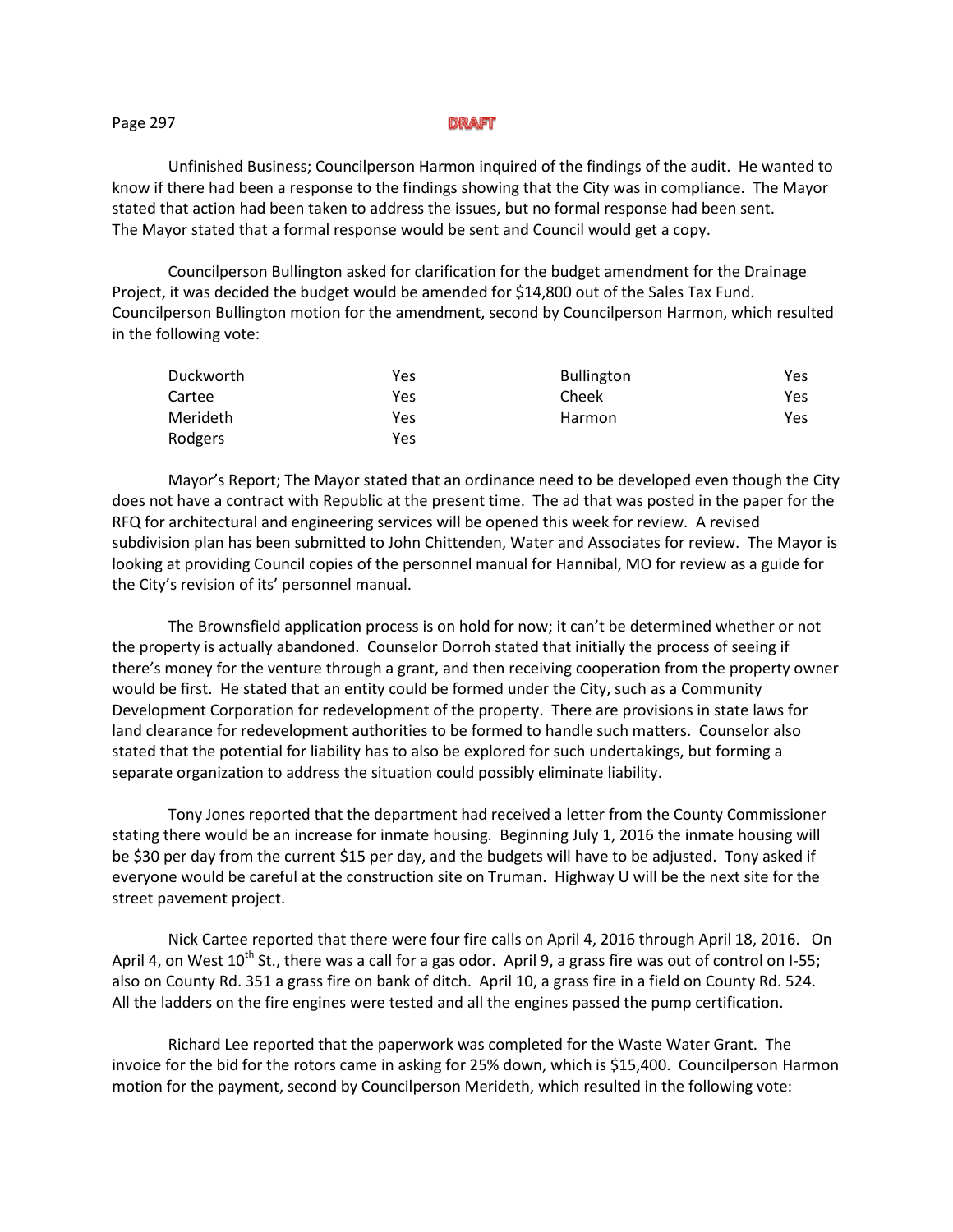| Duckworth | Yes | <b>Bullington</b> | Yes |
|-----------|-----|-------------------|-----|
| Cartee    | Yes | Cheek             | Yes |
| Merideth  | Yes | Harmon            | Yes |
| Rodgers   | Yes |                   |     |

Richard Lee also reported that MODOT had been contacted, and the South Ward leak permit application had been made. There was an inspection done on the backhoe with several repairs needed which comes to the amount of \$3,330.51. Councilperson Cartee motion to pay for the repairs out of Equipment Maintenance, second by Councilperson Harmon, which resulted in the following vote:

| Duckworth | Yes | <b>Bullington</b> | Yes |
|-----------|-----|-------------------|-----|
| Cartee    | Yes | Cheek             | Yes |
| Merideth  | Yes | Harmon            | Yes |
| Rodgers   | Yes |                   |     |

There were three bids for the Clarifier for the Waste Water Plant. Fab Tech quote was for \$44,700, C/W Fabricators \$52,000 and Vulcan Metals \$63,800. Councilperson Bullington motion to accept the quote from Fab Tech, second by Councilperson Cartee, which resulted in the following vote:

| Duckworth | Yes | <b>Bullington</b> | Yes |
|-----------|-----|-------------------|-----|
| Cartee    | Yes | Cheek             | Yes |
| Merideth  | Yes | Harmon            | Yes |
| Rodgers   | Yes |                   |     |

With the purchase of the rotors only one catwalk will be needed. Fab Tech bid is \$7,500, C/W Fabricators \$8,400 and Vulcan Metals bid is \$9,200. Councilperson Duckworth motion to accept Fab Tech's bid, second by Councilperson Merideth, which resulted in the following vote:

| Duckworth | Yes | <b>Bullington</b> | Yes |
|-----------|-----|-------------------|-----|
| Cartee    | Yes | Cheek             | Yes |
| Merideth  | Yes | Harmon            | Yes |
| Rodgers   | Yes |                   |     |

Terry Rushing reported the Street department was continuing running the sweeper. The tractor and bush hog has been in operation. Terry reported that a resident sidewalk was damaged back in 2013. The City had run a water main down Grand which created the damage. The cost of the repairs would be \$3,800. Councilperson Merideth motion for the repairs to be a part of the Street Project, second by Councilperson Duckworth, which resulted in the following vote:

| Duckworth | Yes | <b>Bullington</b> | Yes. |
|-----------|-----|-------------------|------|
| Cartee    | Yes | Cheek             | Yes. |
| Merideth  | Yes | Harmon            | Yes. |
| Rodgers   | Yes |                   |      |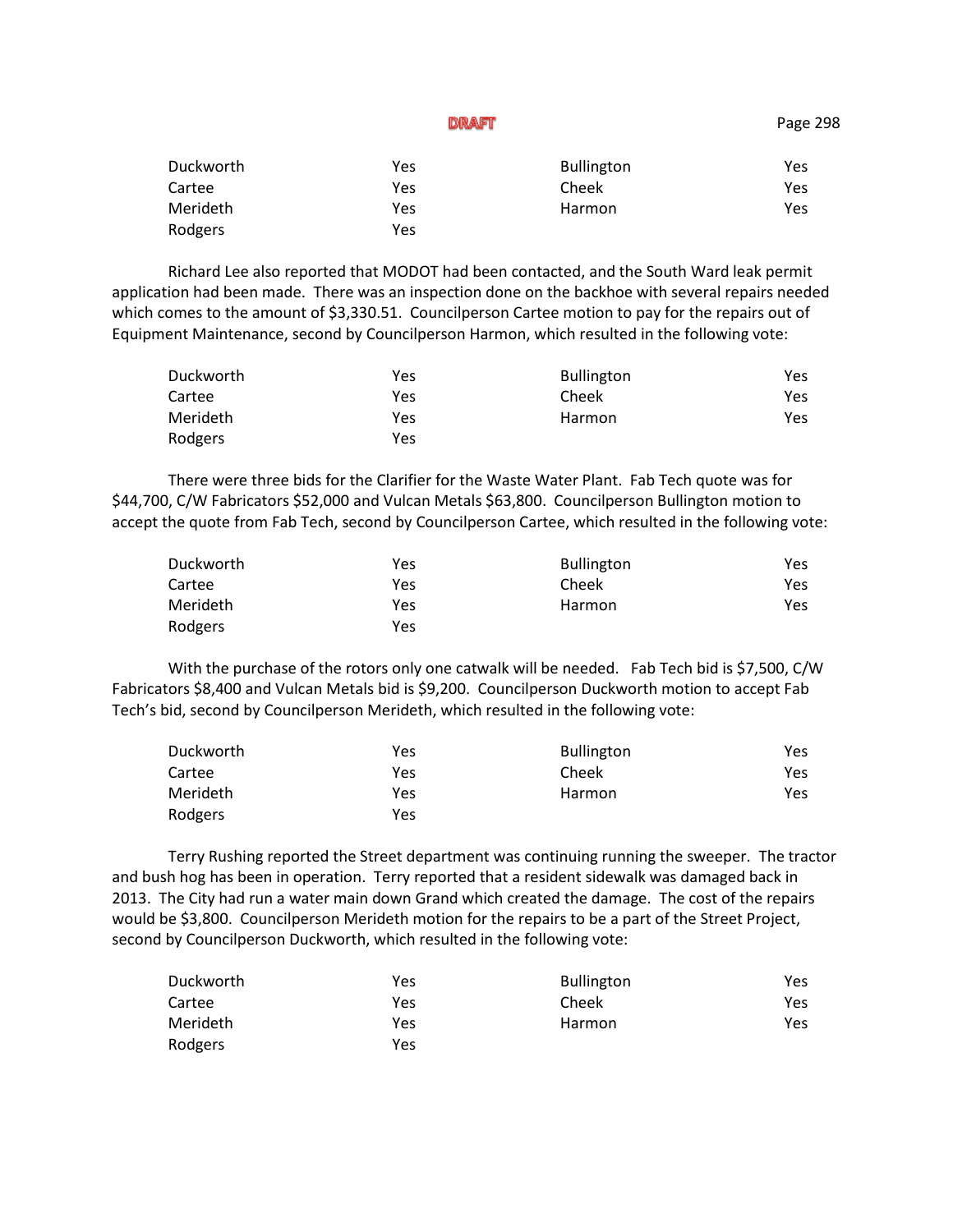Terry reported for Code Enforcement that there was one electrical inspection and two building permits issued. One of the buildings that was in question from the last report that was assigned to the county trustee was sold.

Teresa Tidwell reported that the library is steadily preparing for Summer Reading Program. She is encouraging everyone to bring a copy of their favorite book to the next meeting for promotion.

Business from the floor; Charles asked again about the possibilities of a water fountain being installed at French Park. Steve Motton asked about the feasibility of a porta potty. The Mayor stated that he would contact the Park Board about the requests.

Donna Brooks thanked everyone for their support while in office, especially Terry Rushing and Tony Jones.

Betty Toles asked about the sporadic trash pickups that have occurred in some cases. Terry stated that none of the residential routes had been changed; there may be a problem with one of the drivers. He has contacted the supervisor and the problem is being looked into.

Councilperson Bullington had been asked about a resident if the trash would be picked up if it was overfilled or stacked on top. Terry stated that it was not encouraged; the driver would have to get out and make the adjustments. Councilperson Rodgers stated that one of drivers had stated that the trash needed to be placed in a bag before being put into the containers. This would eliminate the trash being strolled onto the streets.

Doug McDowell stated that he has had problems with the dumpster that he shares with Dr. Boyd. The dumpster was being overfilled by outsiders. They tried locks which were broken, and then they were issued another dumpster with a different locking mechanism, which ended up being pried open. He asked if the police could monitor the dumpsters if they saw unusual activity around them.

James Mott asked if there were any laws pertaining to children playing in the middle of the streets. Mr. Mott stated that he asked for an investigation of a stolen battery from his premises. Counselor Dorroh stated that there are ordinances for impeding traffic flow, playing basketball near the street, and riding scooters in the streets. He made mention that when there a juveniles involved you have to go through the juvenile officer, and to call the authorities about such matters. Tony Jones stated that the problem exists all over the city and they are addressing the issues.

With no further business to come before the Council, Councilperson Harmon motion to go into closed session for personnel issues, second by Councilperson Merideth, which resulted in the following vote:

| Duckworth | Yes | <b>Bullington</b> | Yes |
|-----------|-----|-------------------|-----|
| Cartee    | Yes | Cheek             | Yes |
| Merideth  | Yes | Harmon            | Yes |
| Rodgers   | Yes |                   |     |

Page 299